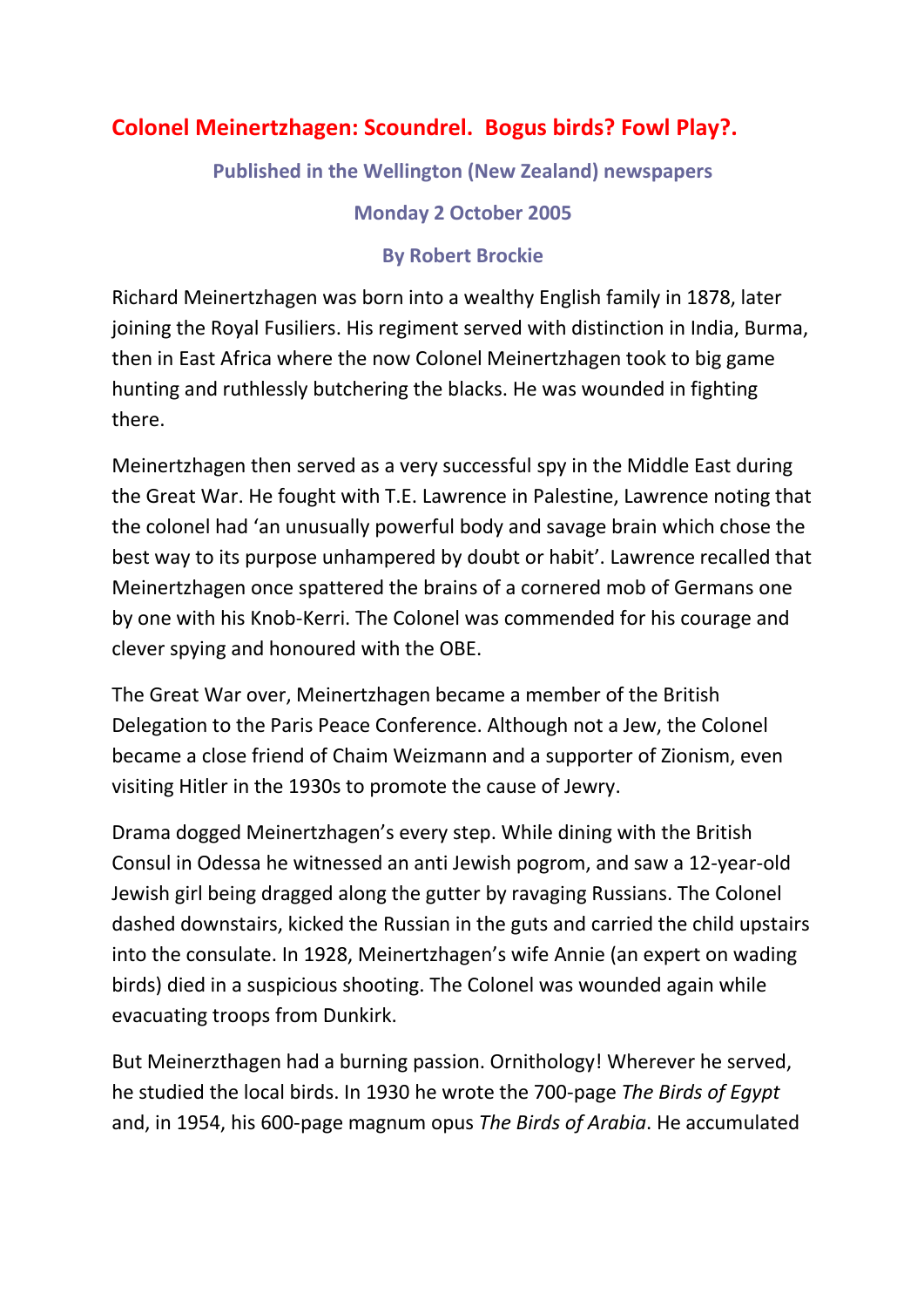a vast collection of stuffed birds and held office in the British Ornithological Society.